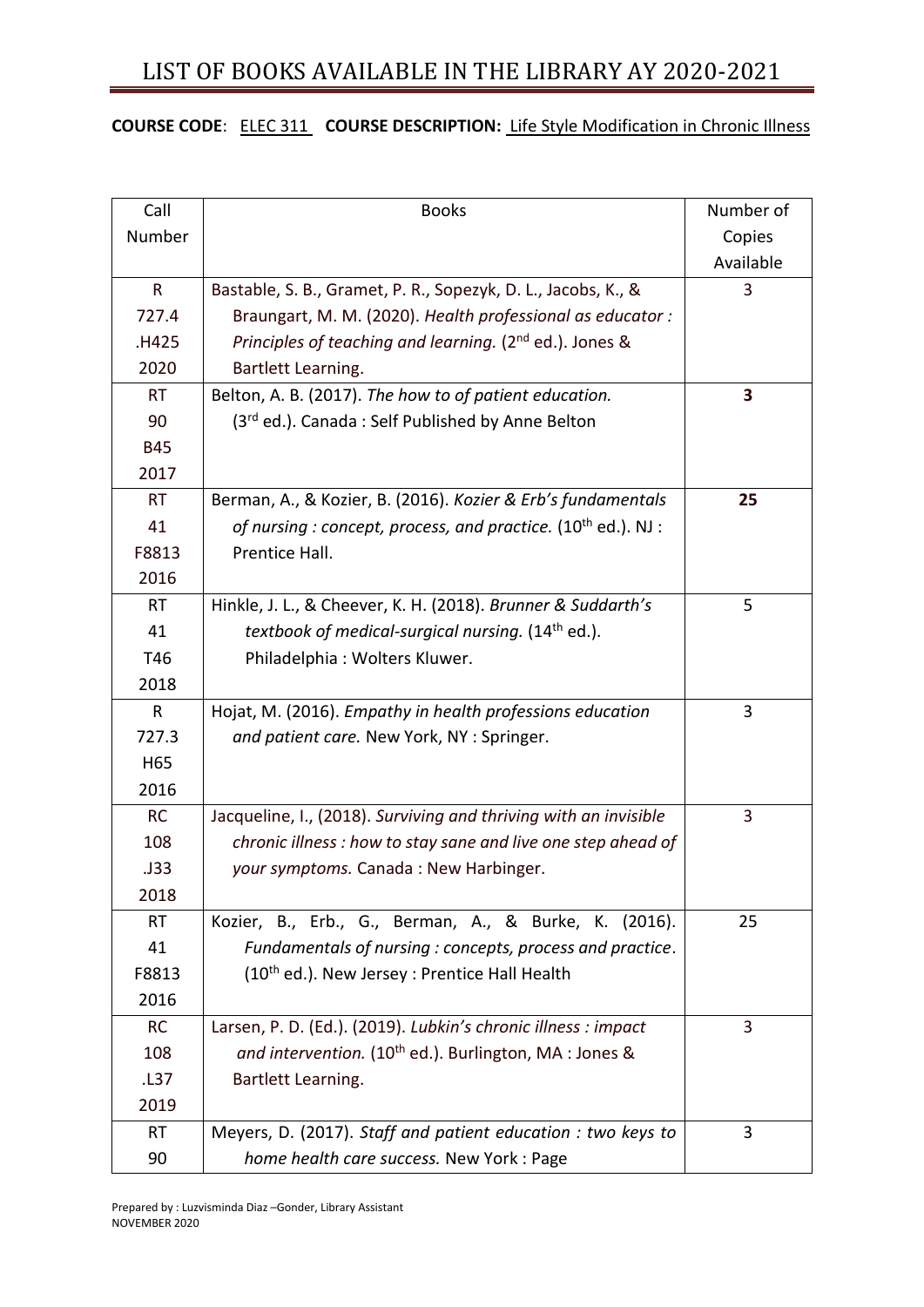| M49             |                                                            |   |
|-----------------|------------------------------------------------------------|---|
| 2017            |                                                            |   |
| <b>RA</b>       | Sassen, B. (2018). Nursing: health education and improving | 3 |
| 440.5           | patient self-management. Switzerland : Springer.           |   |
| S <sub>27</sub> |                                                            |   |
| 2018            |                                                            |   |
| <b>MSNM</b>     | Sharma, M. (2017). Theoretical foundations of health       | C |
| <b>RA</b>       | education and health promotion. (3rd ed.). MA : Jones &    |   |
| 776.9           | Bartlett.                                                  |   |
| S <sub>53</sub> |                                                            |   |
| 2017            |                                                            |   |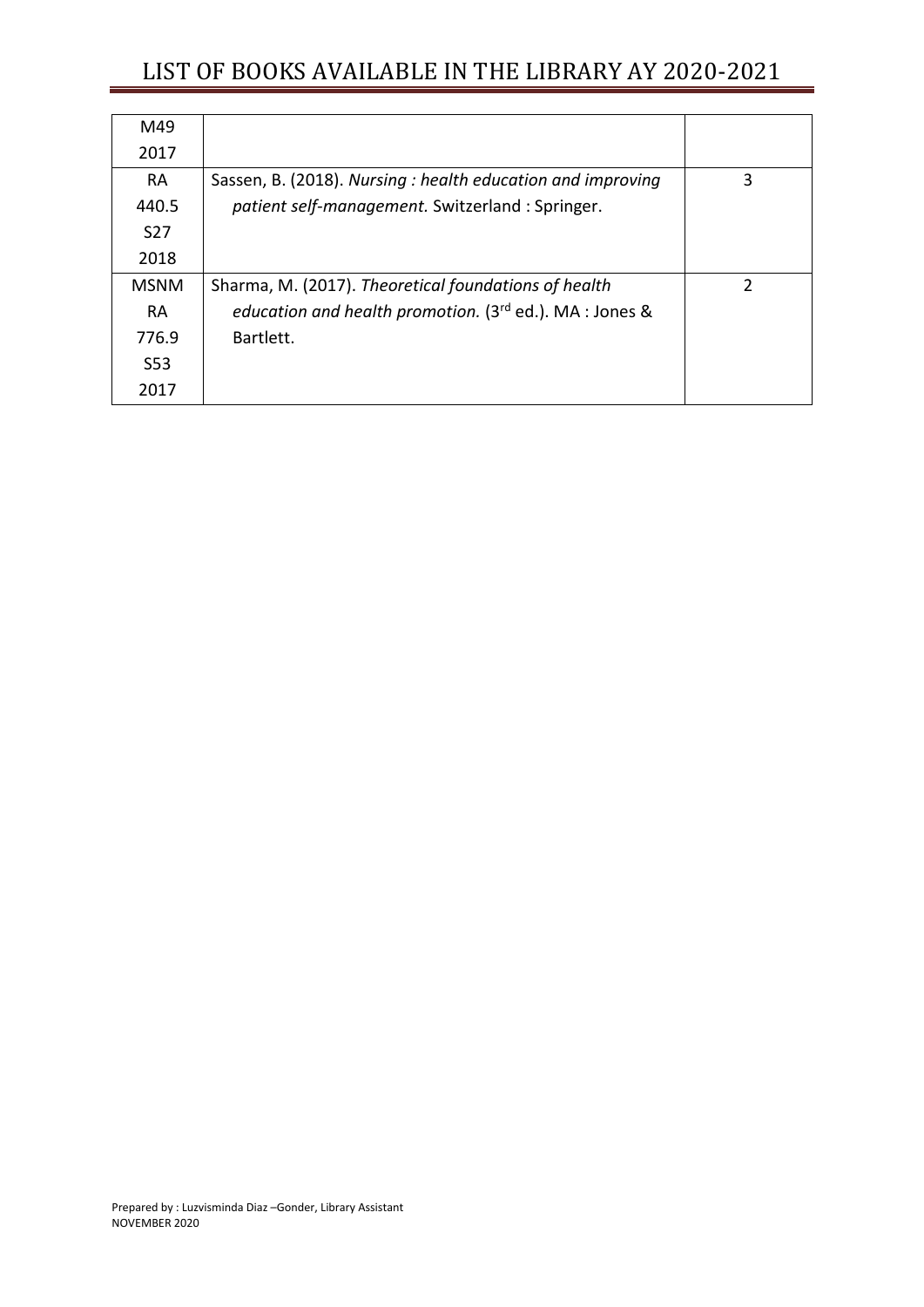### OTHER REFERENCES

#### COPYRIGHT 2015 AND BELOW

| Call        | <b>Books</b>                                                       | Number of |
|-------------|--------------------------------------------------------------------|-----------|
| Number      |                                                                    | Copies    |
|             |                                                                    | Available |
| <b>RA</b>   | Alters, S., & Schiff, W. (2013). Essentials concepts for healthy   | 5         |
| 776.5       | living. (6 <sup>th</sup> ed.) Burlington, M.A.: Jones & Bartlett   |           |
| A596        | Learning.                                                          |           |
| 2013        |                                                                    |           |
| R           | Bastable, S. B.(2011). Health professional as educator :           | 5         |
| 727.4       | principles of teaching and learning (1 <sup>st</sup> ed.). Jones & |           |
| H425        | Bartlett Learning.                                                 |           |
| 2011        |                                                                    |           |
| <b>RT</b>   | Berman, A. (2012). Kozier & Erb's Fundamentals of nursing:         | 25        |
| 41          | concepts, process and practice (9 <sup>th</sup> ed.). New jersey:  |           |
| F8813       | Prentice Hall.                                                     |           |
| 2012        |                                                                    |           |
| <b>RT</b>   | Blakeman, J. R. (2015). Learning from patients : my life as a      | 5         |
| 41          | Student nurse. [United States] : CreateSpace.                      |           |
| E185.96     |                                                                    |           |
| <b>B53</b>  |                                                                    |           |
| 2015        |                                                                    |           |
| <b>RT</b>   | Bradshaw, M. J. (2007). Innovative teaching strategies in          | 7         |
| 71          | nursing and related health professions (4th ed.). Jones            |           |
| F84         | & Bartlett.                                                        |           |
| 2007        |                                                                    |           |
| <b>RC</b>   | Brosche, T. (2010). The EKG handbook. Sudbury, Mass.: Jones        | 3         |
| 683.5       | & Bartlett Pub.                                                    |           |
| .E5         |                                                                    |           |
| B726        |                                                                    |           |
| 2010        |                                                                    |           |
| <b>MSNM</b> | Cohen, E. L., & Cesta, T. G. (2005). Nursing care                  | 3         |
| <b>RT</b>   | management : form essentials to advanced practice                  |           |
| 90.7        | applications. (4 <sup>th</sup> ed.). St. Louise, Missouri:         |           |
| C64         | Elsevier/Mosby.                                                    |           |
| 2005        |                                                                    |           |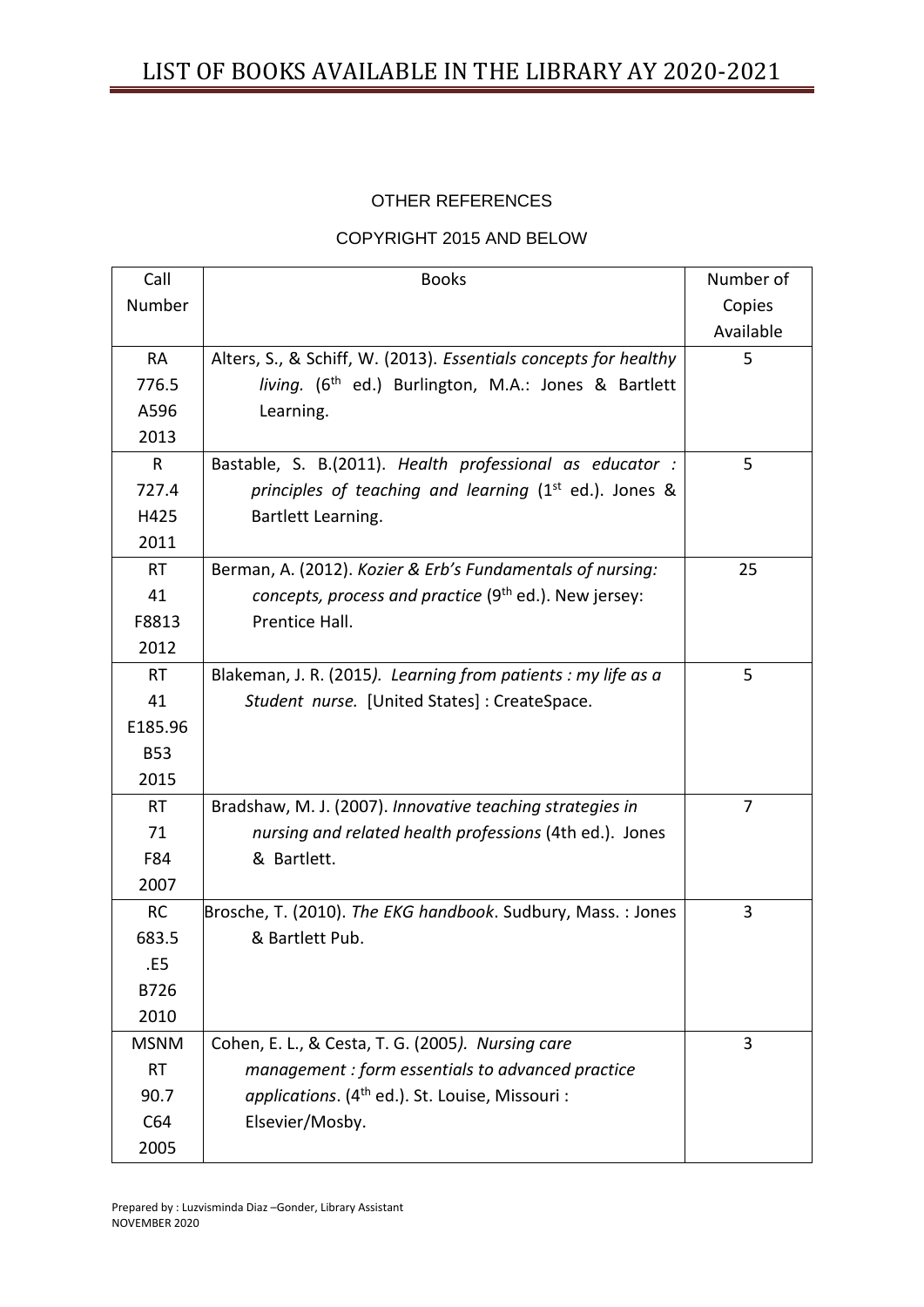| RA          | Corbin, C.B., Welk, G.J., Corbin, W.R., & Karen A. (2013).               | 5              |
|-------------|--------------------------------------------------------------------------|----------------|
| 781         | Concepts of fitness & wellness: a comprehensive                          |                |
| C644        | lifestyle approach. (10 <sup>th</sup> ed.). New York: McGraw-Hill.       |                |
| 2013        |                                                                          |                |
| <b>RT</b>   | Doenges, M. E. (2010). Nursing care plans: guidelines for                | 3              |
| 49          | individualizing client care across the lifespan (8th ed.).               |                |
| D64         | Philadelphia: F. A. Davis.                                               |                |
| 2010        |                                                                          |                |
| <b>RT</b>   | Eckman, M. (Ed.). (2013). Nursing care planning made                     | 5              |
| 49          | incredibly easy! (2 <sup>nd</sup> ed.). Philadelphia: Wolters            |                |
| <b>N87</b>  | Kluwer/Lippincott Williams & Wilkins.                                    |                |
| 2013        |                                                                          |                |
| <b>RA</b>   | Edlin, G., & Golanty, E. (2014). Health & Wellness (11th ed.).           |                |
| 776         | Burlington, MA: Jones & Bartlett Learning.                               | 5              |
| E24         |                                                                          |                |
| 2014        |                                                                          |                |
| <b>RA</b>   | Egger, G. Binns, A., & Rossner, S. (2008). Lifestyle medicine:           | 3              |
| 427         | managing diseases of lifestyle in the $21^{st}$ century (2 <sup>nd</sup> |                |
| E44         | ed.). Sydney: McGraw-Hill.                                               |                |
| 2011        |                                                                          |                |
| <b>MSNM</b> | Estes, M. Z. (2014). Health assessment & physical                        | 5              |
| <b>RT</b>   | examination. (5 <sup>th</sup> ed.). Australia : Cengage Learning.        |                |
| 48          |                                                                          |                |
| E88         |                                                                          |                |
| 2014        |                                                                          |                |
| <b>RC</b>   | Falvo, D. R. (2014). Medical and psychosocial aspects of                 |                |
| 108         | chronic illness and disability (5th ed.). Burlington, MA:                | 5              |
| F35         | Jones and Bartlett Learning.                                             |                |
| 2014        |                                                                          |                |
| <b>RT</b>   | Fontaine, K. L. (2011). Complementary & alternative therapies            | 11             |
| 42          | For nursing practice (3rd ed.). Boston: Pearson.                         |                |
| F64         |                                                                          |                |
| 2011        |                                                                          |                |
| <b>RA</b>   | Goldsmith, S. B. (2011). Principles of health care                       | $\overline{3}$ |
| 971         | management : foundations for a changing health care                      |                |
| G573        | system. (2 <sup>nd</sup> ed.). MA : World Headquarters.                  |                |
| 2011        |                                                                          |                |
| <b>RT</b>   | Gray, M. (2014). Practical skills for mentoring in healthcare :          | 5              |
| 81          | a guide for busy practitioners. England : Palgrave.                      |                |
| G73         |                                                                          |                |
| 2014        |                                                                          |                |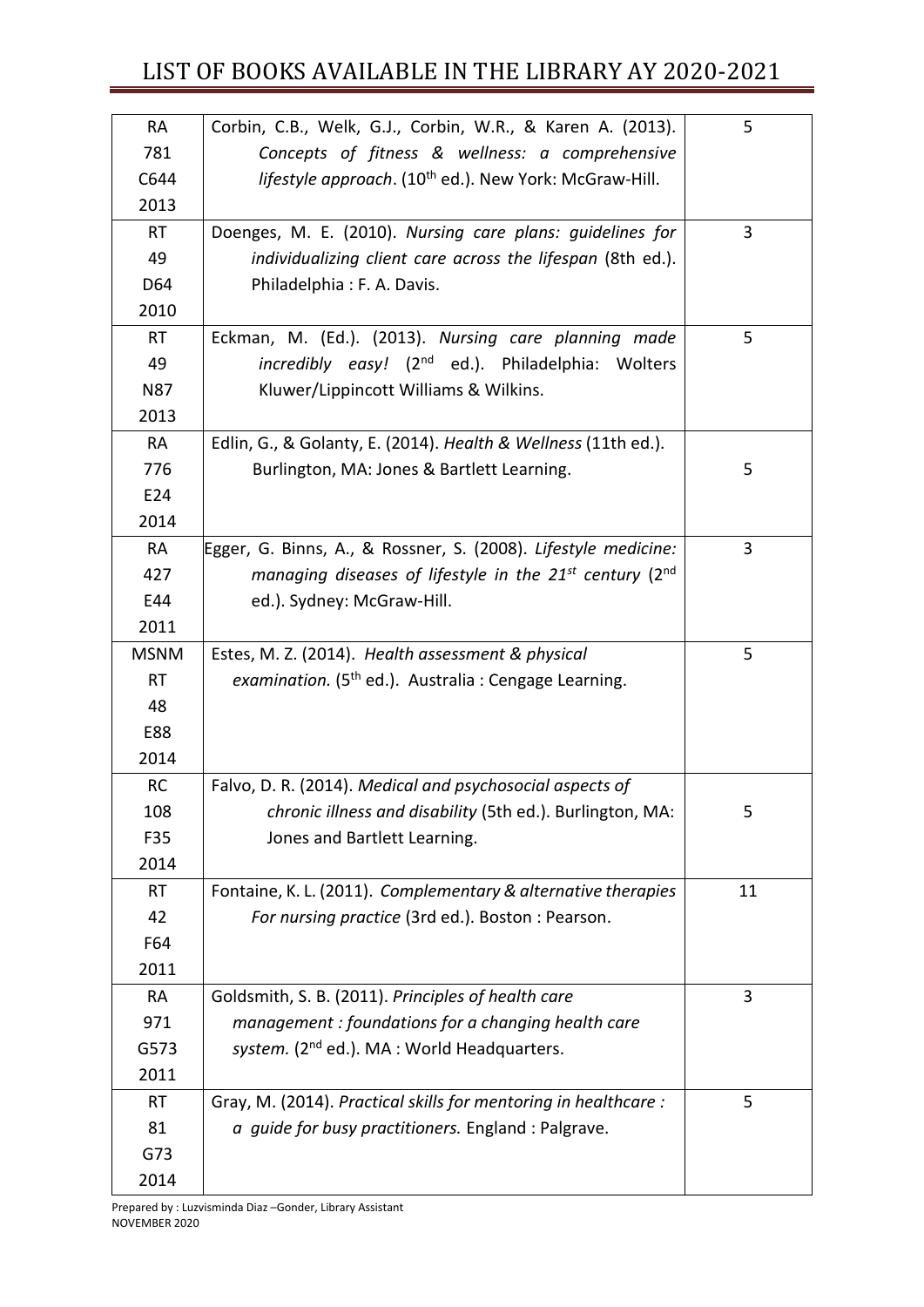| <b>RD</b> | Hardin, S., & Kaplow, R. (Eds.). (2010). Cardiac surgery        | 3              |
|-----------|-----------------------------------------------------------------|----------------|
| 598       | essentials for critical care nursing. Sudbury, Mass. : Jones    |                |
| C3455     | & Bartlett Pub.                                                 |                |
| 2010      |                                                                 |                |
| <b>RA</b> | Harris, R. E. (2013). Epidemiology of chronic disease : global  |                |
| 644.5     | perspectives. Burlington, MA: Jones & Bartlett                  | 25             |
| H37       | Learning.                                                       |                |
| 2013      |                                                                 |                |
|           | Required as per Course Specs AY2018-2019                        |                |
| <b>RC</b> | Hazinski, M[et.al.] (eds). 2010 Handbook of emergency           | 5              |
| 675       | cardiovascular care for healthcare providers. Dallas, Texas     |                |
| H36       | : American Heart Association.                                   |                |
| 2010      |                                                                 |                |
| <b>RT</b> | Holly, C., Salmond, S. W., & Saimbert, M. K. (eds.). (2012).    | $\overline{2}$ |
| 82.8      | Comprehensive systematic review for advanced nursing            |                |
| H65       | practice. New York: Springer                                    |                |
| 2012      |                                                                 |                |
| <b>RC</b> | Jones, Shirley A. (2010). ECG Notes : Interpretation and        | 3              |
| 683.5     | management guide (2nd ed.). Philadelphia, PA : F.A. Davis.      |                |
| .E5       |                                                                 |                |
| J65       |                                                                 |                |
| 2010      |                                                                 |                |
| <b>RT</b> | Kersey-Matusiak, G. (2013). Delivering culturally competent     | $\overline{2}$ |
| 86.54     | nursing care. New York: Springer.                               |                |
| K47       |                                                                 |                |
| 2013      |                                                                 |                |
| <b>RT</b> | Kiger, A. M. (2004). Teaching for Health (3rd ed.). Churchill   | 1              |
| 90.3      | Livingstone                                                     |                |
| K53       |                                                                 |                |
| 2004      |                                                                 |                |
| <b>RT</b> | Kozier, B. (2012). Fundamentals of nursing: concepts, process   | 27             |
| 41        | and practice (9 <sup>th</sup> ed.). New Jersey: Prentice Hall.  |                |
| F8813     |                                                                 |                |
| 2012      |                                                                 |                |
| <b>RT</b> | Kozier, B. (2008). Fundamentals of nursing: concepts, process   | 27             |
| 41        | and practice (8 <sup>th</sup> ed.). New Jersey: Prentice Hall.  |                |
| F8813     |                                                                 |                |
| 2008      |                                                                 |                |
| <b>RC</b> | Larsen, P. D. (2009). Chronic illness : impact and intervention | 3              |
| 108       | (7 <sup>th</sup> ed.). Jones & Bartlett.                        |                |
| L83       |                                                                 |                |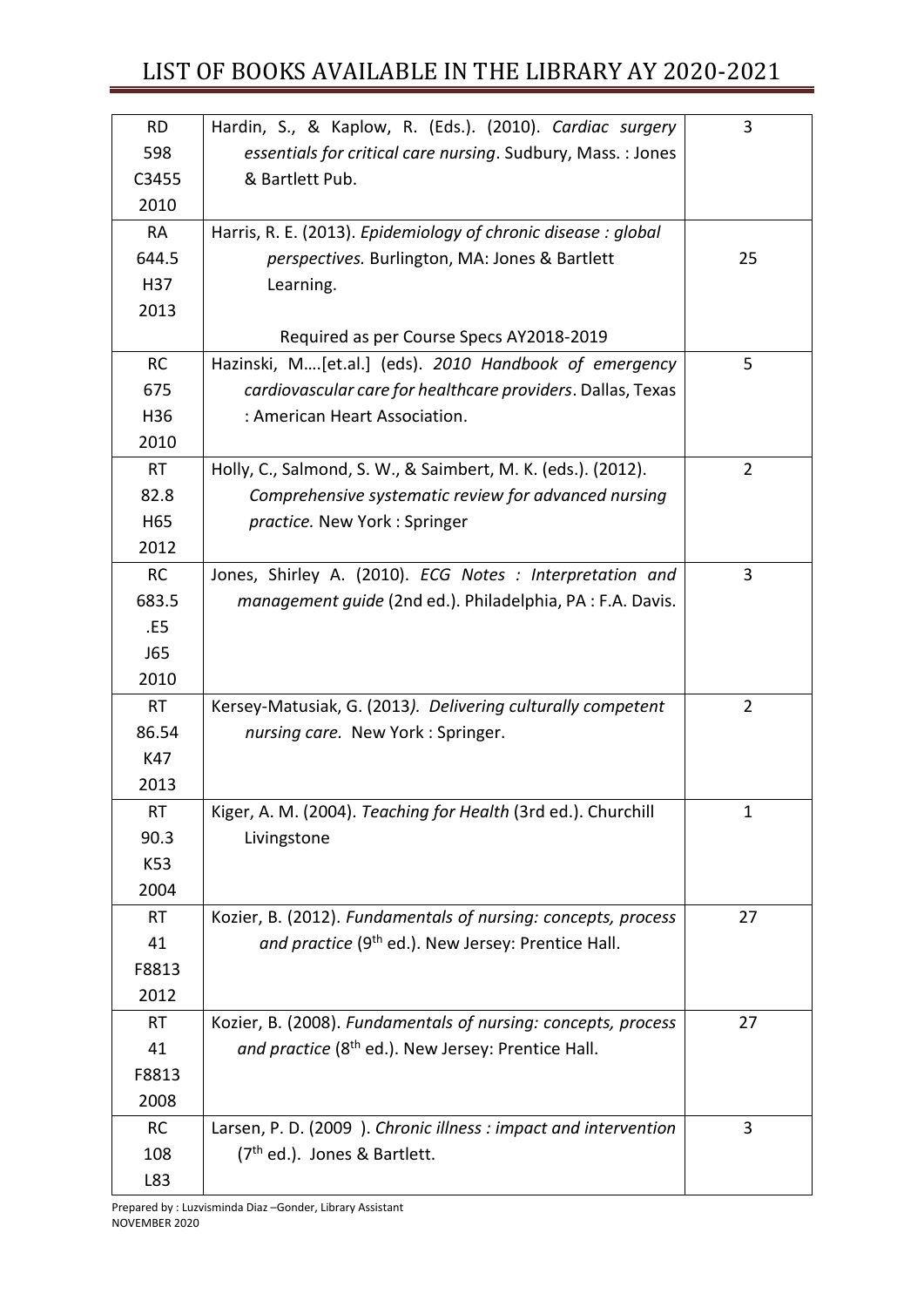| 2009           |                                                                   |                |
|----------------|-------------------------------------------------------------------|----------------|
| <b>RA</b>      | Lowenstein, A. J. (2009). Teaching strategies for health          | 3              |
| 440.5          | education and health promotion: working with patients,            |                |
| T43            | families and communities (1 <sup>st</sup> ed.). Jones & Bartlett. |                |
| 2009           |                                                                   |                |
| IM             | MediQuik drug cards (2011). 18th ed. Philadelphia:                | 5              |
| <b>RS</b>      | Wolters Kluwers/Lippincotts Williams & Wilkins                    |                |
| 57             |                                                                   |                |
| M435           |                                                                   |                |
| 2011           |                                                                   |                |
| <b>MSNM</b>    | Middleton, S., & Roberts, A. (Eds.) (2000). Integrated care       | $\overline{3}$ |
| <b>RT</b>      | pathways : a practical approach to implementation.                |                |
| 82.8           | Edinburgh: Butterworth/Heinemann.                                 |                |
| M53            |                                                                   |                |
| 2000           |                                                                   |                |
| <b>RT</b>      | Miller, Mary A. (2011). Client education: theory and practice.    | 5              |
| 90             | Sudbury, Mass.: Jones & Bartlett.                                 |                |
| B <sub>3</sub> |                                                                   |                |
| 2011           |                                                                   |                |
| <b>MSNM</b>    | Motacki, K., & Burke, K. (2011). Nursing delegation and           | 3              |
| <b>RT</b>      | management of patient care. Missouri: Mosby/Elsevier              |                |
| 89             |                                                                   |                |
| M68            |                                                                   |                |
| 2011           |                                                                   |                |
| <b>RA</b>      | Morewitz, S. J. (2006). Chronic diseases and health care: new     | 5              |
| 644.5          | trends in diabetes, arthritis, osteoporosis, fibromyalgia,        |                |
| M66            | low back pain, cardiovascular disease, and cancer (1st            |                |
| 2006           | ed.). Springer.                                                   |                |
| R              | Muma, R. D. (2012). Patient education : a practical approach      | 25             |
| 727.4          | (2 <sup>nd</sup> ed.). Jones & Bartlett Learning                  |                |
| P375           |                                                                   |                |
| 2012           | Required as per Course Specs AY2018-2019                          |                |
| <b>RA</b>      | Neal, L. J. (2004). Care of adult with a chronic illness or       | 1              |
| 644.5          | disability : a team approach. Elsevier Mosby.                     |                |
| C370           |                                                                   |                |
| 2004           |                                                                   |                |
| <b>RC</b>      | Norman, R. A., & Ruescher, L. (2011). 100 questions &             |                |
| 108            | answers about chronic illness. Sudbury, Massachusetts:            | 5              |
| N67            | Jones and Bartlett.                                               |                |
| 2011           |                                                                   |                |
|                |                                                                   |                |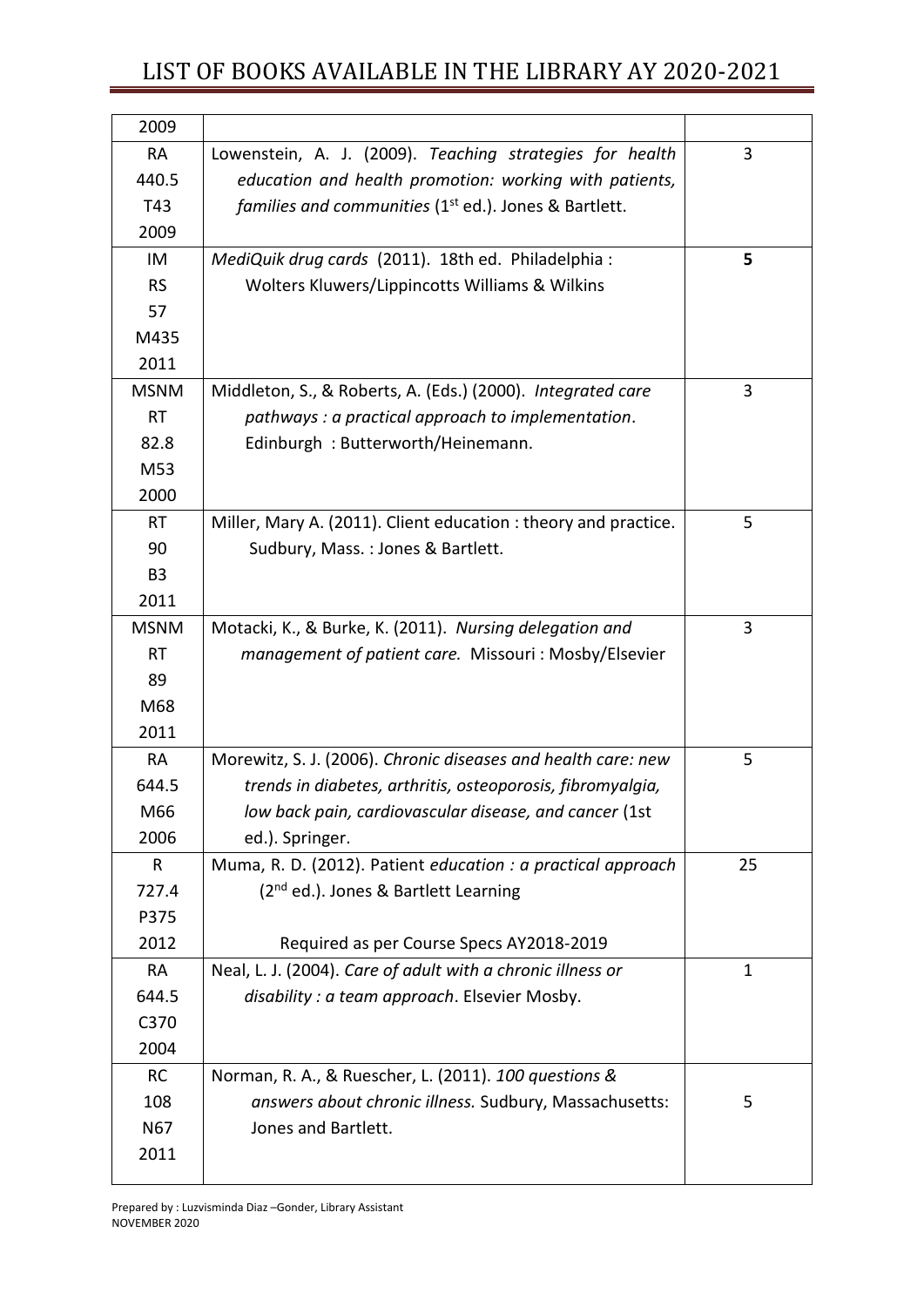| <b>MSNM</b>  | O'Shea, K. L. (2002). Staff development nursing secrets.       | 3              |
|--------------|----------------------------------------------------------------|----------------|
| <b>RT</b>    | Philadelphia: Hanley & Belfus.                                 |                |
| 73           |                                                                |                |
| O84          |                                                                |                |
| 2002         |                                                                |                |
| <b>RT</b>    | Perry, Anne Griffin (2010). Clinical nursing skills &          | 5              |
| 51           | techniques. (7th ed.) Missouri : Mosby/Elsevier                |                |
| P365         |                                                                |                |
| 2010         |                                                                |                |
| <b>RT</b>    | Rankin, S. H. (2005). Patient education in health and illness. | 3              |
| 90           | Lippincott Williams & Wilkins                                  |                |
| <b>R35</b>   |                                                                |                |
| 2005         |                                                                |                |
| <b>RT</b>    | Redman, B. K. (2007). The practice of patient education : a    | 260            |
| 90           | case study approach. (10 <sup>th</sup> ed.). St. Louis, Mo:    |                |
| R43          | Mosby.                                                         |                |
| 2007         |                                                                |                |
| $\mathsf{R}$ | Redman, B. K. (2004). Patient self-management of chronic       |                |
| 727.4        | disease : the health care provider's challenge. Sudburry,      | $\overline{2}$ |
| R427         | MA: Jones and Bartlett.                                        |                |
| 2004         |                                                                |                |
| <b>RT</b>    | Redman, B.K. (2001). The practice of patient education         | $\mathbf 1$    |
| 90           | (2001). St. Louis: Mosby                                       |                |
| R43          |                                                                |                |
| 2001         |                                                                |                |
| <b>MSNM</b>  | Rhoads, J., & Jensen, M. M. (eds.). (2015). Differential       | $\overline{2}$ |
| <b>RT</b>    | diagnosis For the advanced practice nurse. New York:           |                |
| 48           | Springer                                                       |                |
| R46          |                                                                |                |
| 2015         |                                                                |                |
| <b>RC</b>    | Roitman, J. L., & LaFontaine, T. (2012). The Exercise          |                |
| 108          | professional's quide to optimizing health : strategies         | 25             |
| R65          | for preventing and reducing chronic disease.                   |                |
| 2012         | Baltimore, MD: Wolters Kluwer Health / Lippincott              |                |
|              | Williams & Wilkins.                                            |                |
| <b>RS</b>    | Scott, William N.(2009). Dosage calculations made incredibly   | 3              |
| 57           | easy. London: Lippincott Williams & Wilkins.                   |                |
| S36          |                                                                |                |
| 2009         |                                                                |                |
| <b>RT</b>    | Smeltzer, S; Bare (2012). Brunner & Suddarth's Textbook of     | 26             |
| 41           | Medical-Surgical Nursing. (12 <sup>th</sup> ed.) Lippincott.   |                |